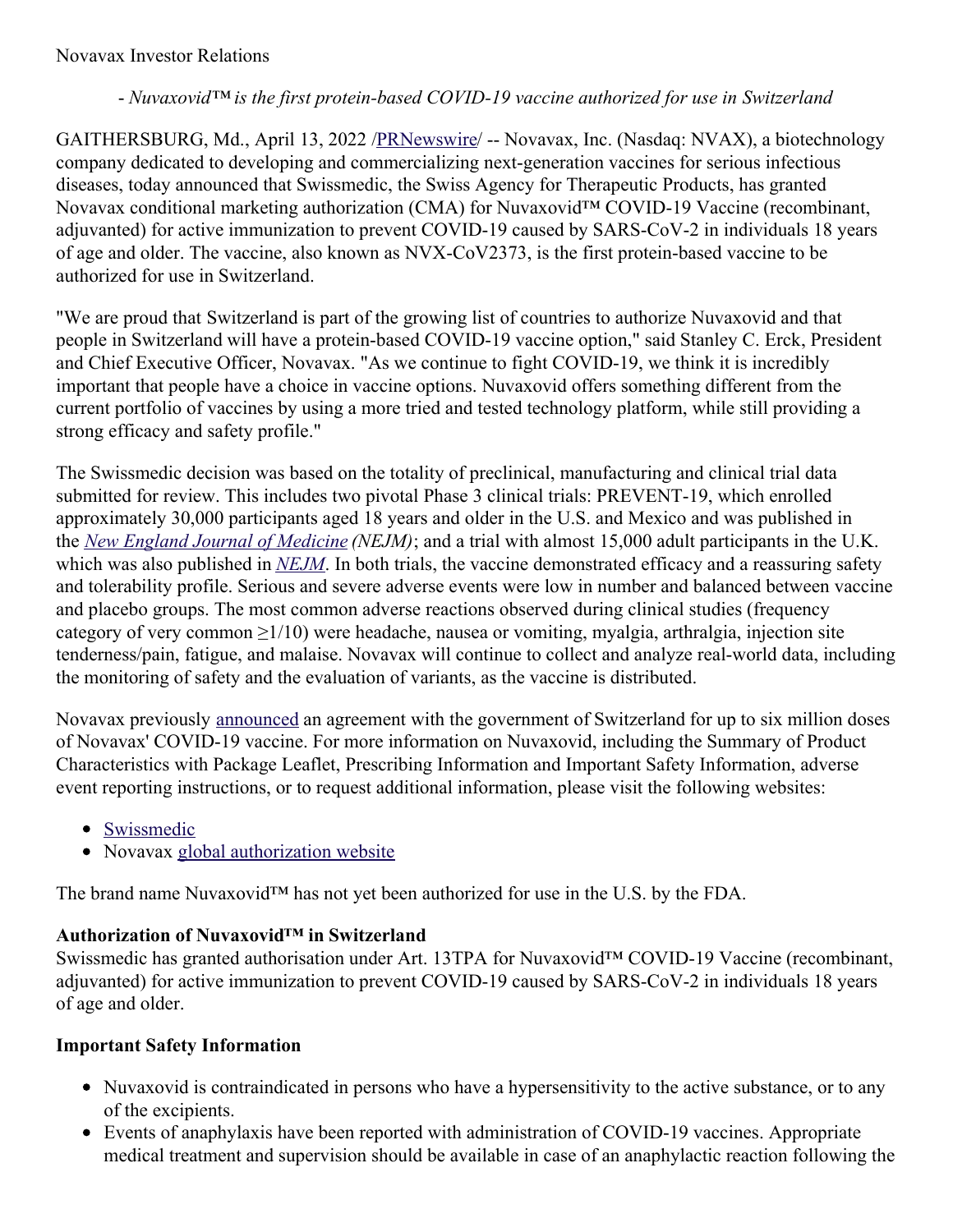administration of the vaccine. Close observation for at least 15 minutes is recommended and a second dose of the vaccine should not be given to those who have experienced anaphylaxis to the first dose of Nuvaxovid.

- Anxiety-related reactions, including vasovagal reactions (syncope), hyperventilation, or stress-related reactions may occur in association with vaccination as a psychogenic response to the needle injection. It is important that precautions are in place to avoid injury from fainting.
- Vaccination should be postponed in individuals suffering from an acute severe febrile illness or acute infection. The presence of a minor infection and/or low-grade fever should not delay vaccination.
- Nuvaxovid should be given with caution in individuals receiving anticoagulant therapy or those with thrombocytopenia or any coagulation disorder (such as haemophilia) because bleeding or bruising may occur following an intramuscular administration in these individuals.
- The efficacy of Nuvaxovid may be lower in immunosuppressed individuals.
- Administration of Nuvaxovid in pregnancy should only be considered when the potential benefits outweigh any potential risks for the mother and foetus.
- The effects with Nuvaxovid may temporarily affect the ability to drive or use machines.
- Individuals may not be fully protected until 7 days after their second dose. As with all vaccines, vaccination with Nuvaxovid may not protect all vaccine recipients.
- The most common adverse reactions observed during clinical studies were headache, nausea or vomiting, myalgia, arthralgia, injection site tenderness/pain, fatigue, and malaise.

For additional safety information, including the full Summary of Product Characteristics with Package Leaflet, please visit [www.NovavaxCovidVaccine.com](https://c212.net/c/link/?t=0&l=en&o=3503499-1&h=3221065977&u=http%3A%2F%2Fwww.novavaxcovidvaccine.com%2F&a=www.NovavaxCovidVaccine.com).

Information on this medicine is also available on the [Swissmedic](https://c212.net/c/link/?t=0&l=en&o=3503499-1&h=4011143554&u=https%3A%2F%2Fwww.swissmedic.ch%2Fswissmedic%2Fen%2Fhome%2Fnews%2Fcoronavirus-covid-19%2Fstand-zl-bekaempfung-covid-19.html&a=Swissmedic+website) website.

# **About NVX-CoV2373**

NVX-CoV2373 is a protein-based vaccine engineered from the genetic sequence of the first strain of SARS-CoV-2, the virus that causes COVID-19 disease. NVX-CoV2373 was created using Novavax' recombinant nanoparticle technology to generate antigen derived from the coronavirus spike (S) protein and is formulated with Novavax' patented saponin-based Matrix-M™ adjuvant to enhance the immune response and stimulate high levels of neutralizing antibodies. NVX-CoV2373 contains purified protein antigen and can neither replicate, nor can it cause COVID-19.

Novavax' COVID-19 vaccine is packaged as a ready-to-use liquid formulation in a vial containing ten doses. The vaccination regimen calls for two 0.5 ml doses (5 mcg antigen and 50 mcg Matrix-M adjuvant) given intramuscularly 21 days apart. The vaccine is stored at 2°- 8° Celsius, enabling the use of existing vaccine supply and cold chain channels. Use of the vaccine should be in accordance with official recommendations.

Novavax has established partnerships for the manufacture, commercialization and distribution of NVX-CoV2373 worldwide. Existing authorizations leverage Novavax' manufacturing partnership with Serum Institute of India (SII), the world's largest vaccine manufacturer by volume. They will later be supplemented with data from additional manufacturing sites throughout Novavax' global supply chain.

## **About Matrix-M™ Adjuvant**

Novavax' patented saponin-based Matrix-M™ adjuvant has demonstrated a potent and well-tolerated effect by stimulating the entry of antigen-presenting cells into the injection site and enhancing antigen presentation in local lymph nodes, boosting immune response.

## **About Novavax**

Novavax, Inc. (Nasdaq: NVAX) is a biotechnology company that promotes improved health globally through the discovery, development and commercialization of innovative vaccines to prevent serious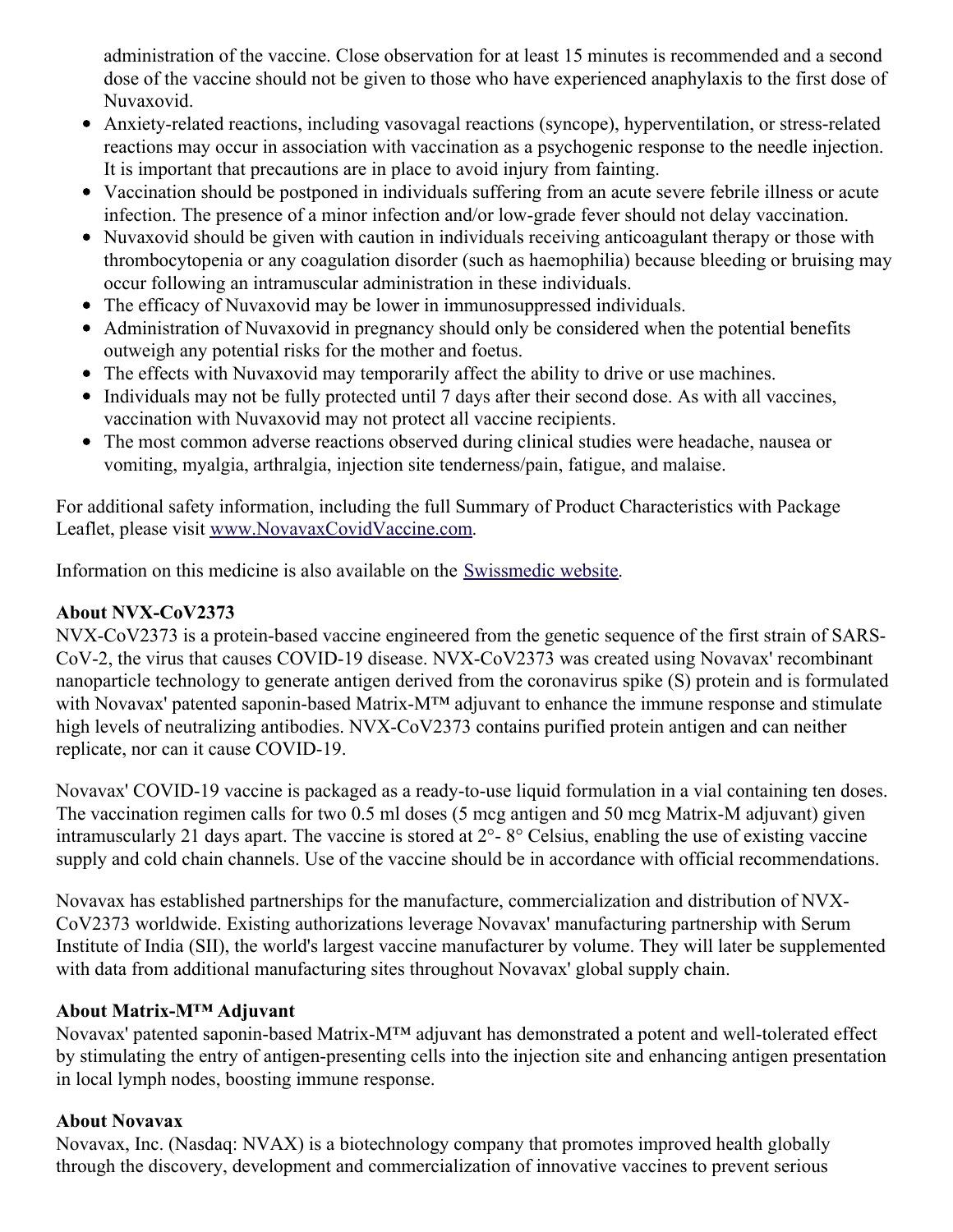infectious diseases. The company's proprietary recombinant technology platform harnesses the power and speed of genetic engineering to efficiently produce highly immunogenic nanoparticles designed to address urgent global health needs. NVX-CoV2373, the company's COVID-19 vaccine, has received conditional authorization from multiple regulatory authorities globally, including the European Commission and the World Health Organization. The vaccine is also under review by multiple regulatory agencies worldwide. In addition to its COVID-19 vaccine, Novavax is also currently evaluating a COVID-seasonal influenza combination vaccine in a Phase 1/2 clinical trial, which combines NVX-CoV2373 and NanoFlu, its quadrivalent influenza investigational vaccine candidate. These vaccine candidates incorporate Novavax' proprietary saponin-based Matrix-M™ adjuvant to enhance the immune response and stimulate high levels of neutralizing antibodies.

For more information, visit [www.novavax.com](https://c212.net/c/link/?t=0&l=en&o=3503499-1&h=681048629&u=https%3A%2F%2Fc212.net%2Fc%2Flink%2F%3Ft%3D0%26l%3Den%26o%3D3395501-1%26h%3D2463599076%26u%3Dhttps%253A%252F%252Fc212.net%252Fc%252Flink%252F%253Ft%253D0%2526l%253Den%2526o%253D3392093-1%2526h%253D203886192%2526u%253Dhttps%25253A%25252F%25252Fc212.net%25252Fc%25252Flink%25252F%25253Ft%25253D0%252526l%25253Den%252526o%25253D3387216-1%252526h%25253D3917401194%252526u%25253Dhttps%2525253A%2525252F%2525252Fc212.net%2525252Fc%2525252Flink%2525252F%2525253Ft%2525253D0%25252526l%2525253Den%25252526o%2525253D3260461-1%25252526h%2525253D2897486098%25252526u%2525253Dhttp%252525253A%252525252F%252525252Fwww.novavax.com%252525252F%25252526a%2525253Dwww.novavax.com%252526a%25253Dwww.novavax.com%2526a%253Dwww.novavax.com%26a%3Dwww.novavax.com&a=www.novavax.com) and connect with us on [LinkedIn](https://c212.net/c/link/?t=0&l=en&o=3503499-1&h=1714573962&u=https%3A%2F%2Fc212.net%2Fc%2Flink%2F%3Ft%3D0%26l%3Den%26o%3D3395501-1%26h%3D853375093%26u%3Dhttps%253A%252F%252Fc212.net%252Fc%252Flink%252F%253Ft%253D0%2526l%253Den%2526o%253D3392093-1%2526h%253D1325598136%2526u%253Dhttps%25253A%25252F%25252Fc212.net%25252Fc%25252Flink%25252F%25253Ft%25253D0%252526l%25253Den%252526o%25253D3387216-1%252526h%25253D2935962557%252526u%25253Dhttps%2525253A%2525252F%2525252Fc212.net%2525252Fc%2525252Flink%2525252F%2525253Ft%2525253D0%25252526l%2525253Den%25252526o%2525253D3260461-1%25252526h%2525253D1508558197%25252526u%2525253Dhttps%252525253A%252525252F%252525252Fc212.net%252525252Fc%252525252Flink%252525252F%252525253Ft%252525253D0%2525252526l%252525253Den%2525252526o%252525253D3158017-1%2525252526h%252525253D3702938248%2525252526u%252525253Dhttps%25252525253A%25252525252F%25252525252Fwww.linkedin.com%25252525252Fcompany%25252525252Fnovavax%25252525252F%2525252526a%252525253DLinkedIn%25252526a%2525253DLinkedIn%252526a%25253DLinkedIn%2526a%253DLinkedIn%26a%3DLinkedIn&a=LinkedIn).

#### **Forward-Looking Statements**

Statements herein relating to the future of Novavax, its operating plans and prospects, its partnerships, the timing of clinical trial results, the ongoing development of NVX-CoV2373 and NanoFlu, its COVIDseasonal influenza investigational vaccine candidate, the scope, timing and outcome of future regulatory filings and actions, including Novavax' plans to supplement existing authorizations with data from the additional manufacturing sites in Novavax' global supply chain, the potential impact and reach of Novavax and NVX-CoV2373 in addressing vaccine access, controlling the pandemic and protecting populations, and the efficacy, safety and intended utilization of NVX-CoV2373 are forward-looking statements. Novavax cautions that these forward-looking statements are subject to numerous risks and uncertainties that could cause actual results to differ materially from those expressed or implied by such statements. These risks and uncertainties include, without limitation, challenges satisfying, alone or together with partners, various safety, efficacy, and product characterization requirements, including those related to process qualification and assay validation, necessary to satisfy applicable regulatory authorities; difficulty obtaining scarce raw materials and supplies; resource constraints, including human capital and manufacturing capacity, on the ability of Novavax to pursue planned regulatory pathways; challenges meeting contractual requirements under agreements with multiple commercial, governmental, and other entities; and those other risk factors identified in the "Risk Factors" and "Management's Discussion and Analysis of Financial Condition and Results of Operations" sections of Novavax' Annual Report on Form 10-K for the year ended December 31, 2021, as filed with the Securities and Exchange Commission (SEC). We caution investors not to place considerable reliance on forward-looking statements contained in this press release. You are encouraged to read our filings with the SEC, available at [www.sec.gov](https://c212.net/c/link/?t=0&l=en&o=3503499-1&h=3267037930&u=http%3A%2F%2Fwww.sec.gov%2F&a=www.sec.gov) and [www.novavax.com](https://c212.net/c/link/?t=0&l=en&o=3503499-1&h=3347142266&u=http%3A%2F%2Fwww.novavax.com%2F&a=www.novavax.com), for a discussion of these and other risks and uncertainties. The forward-looking statements in this press release speak only as of the date of this document, and we undertake no obligation to update or revise any of the statements. Our business is subject to substantial risks and uncertainties, including those referenced above. Investors, potential investors, and others should give careful consideration to these risks and uncertainties.

#### **Contacts:**

Investors Erika Schultz | 240-268-2022 [ir@novavax.com](mailto:ir@novavax.com)

Media Ali Chartan | 240-720-7804 Laura Keenan Lindsey | 202-709-7521 [media@novavax.com](mailto:media@novavax.com)